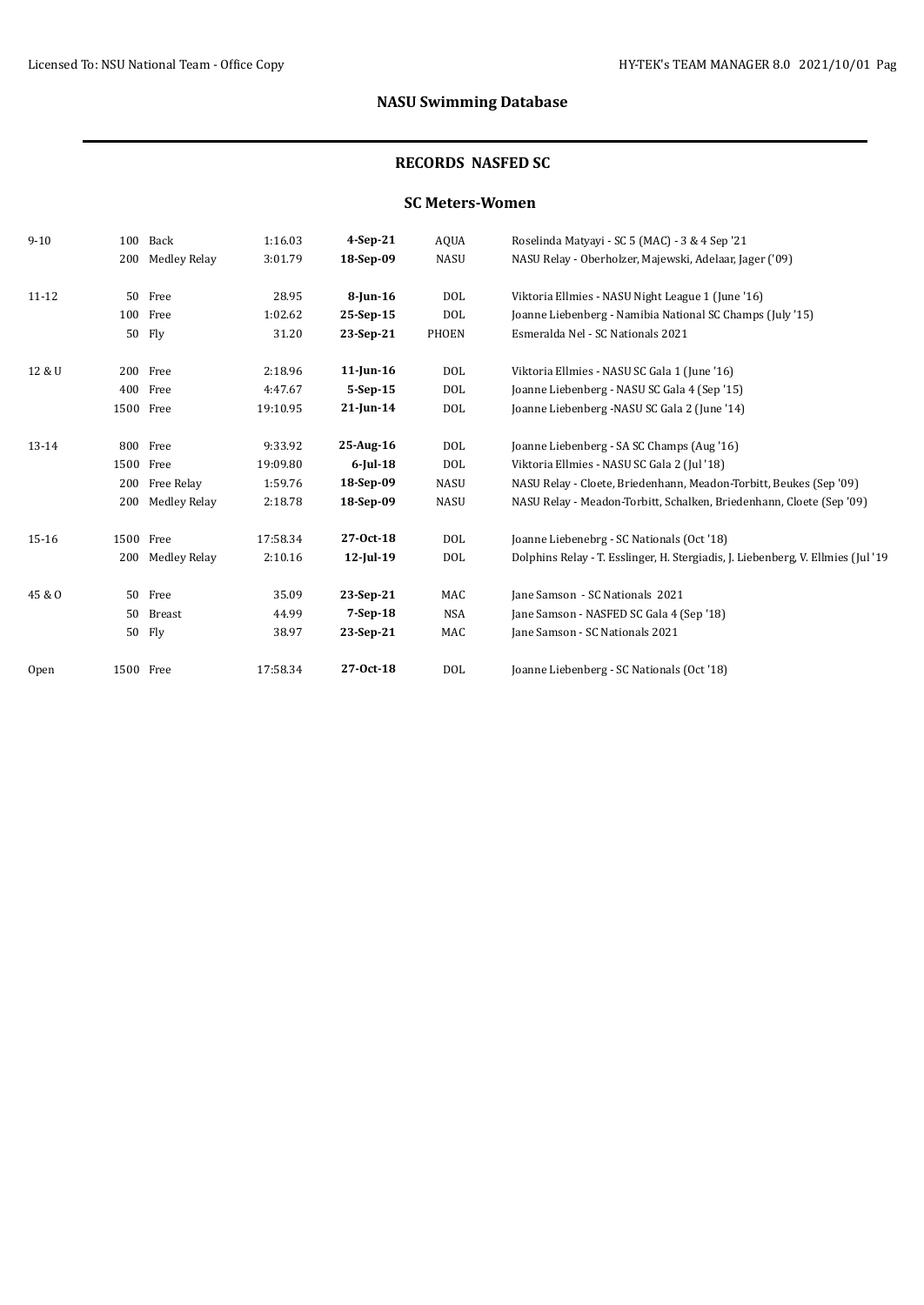# **NASU Swimming Database**

#### **RECORDS NASFED SC**

### **SC Meters-Men**

| $9 - 10$  |        | 50 Free      | 30.32   | 15-May-15       | DOL        | Bernhardt van der Walt - Night League (May '15)                          |
|-----------|--------|--------------|---------|-----------------|------------|--------------------------------------------------------------------------|
|           | 50     | Back         | 34.56   | $17$ -Jun- $15$ | DOL        | Bernhardt van der Walt - Night League 2 (June '15)                       |
|           | 200    | Free Relay   | 2:31.25 | $17$ -Jun- $15$ | DOL        | Dolphins Relay - Von Alvensleben, Burger, Bruwer, Van der Walt (Jun '15) |
|           | 200    | Medley Relay | 2:45.87 | $12$ -Jul-19    | AQUA       | Aqua Relay - L. Esterhuizen, E. Nakaleke, K. Benade, M. Tibazarwa        |
|           | 400    | Medley Relay | 6:09.90 | $21$ -Jun-19    | AQUA       | Aqua Relay - L. Esterhuizen, E. Nakaleke, M. Tibazarwa, K. Bena          |
| $11 - 12$ | 200    | Free Relay   | 2:02.01 | $2$ -Jul-16     | DOL        | Dolphins Relay - Bernhard, Friederich, Christopher, Mikah                |
| $13 - 14$ | 200    | Free Relay   | 1:54.91 | 18-Sep-09       | NASU       | NASU Realy - Winkler, Lamprecht, Peens, Brock (Sep '09)                  |
| 45 & O    |        | 50 Free      | 28.64   | $12$ -Jul-19    | <b>DOL</b> | Alexander Skinner - SC Gala 3 (July '19)                                 |
|           | 50 Fly |              | 32.46   | $12$ -Jul-19    | DOL        | Alexander Skinner - SC Gala 3 (Jul '19)                                  |
| Open      | 50 Fly |              | 25.66   | 17-Aug-14       | DOL        | Nicolaas Deacon - SC Champs 2014                                         |
|           | 400    | Medley Relay | 4:15.00 | $21$ -Jun-19    | NSA        | NSA Relay - De Jager, Wantenaar, Canjulo, Fitzpatrick (June '19)         |